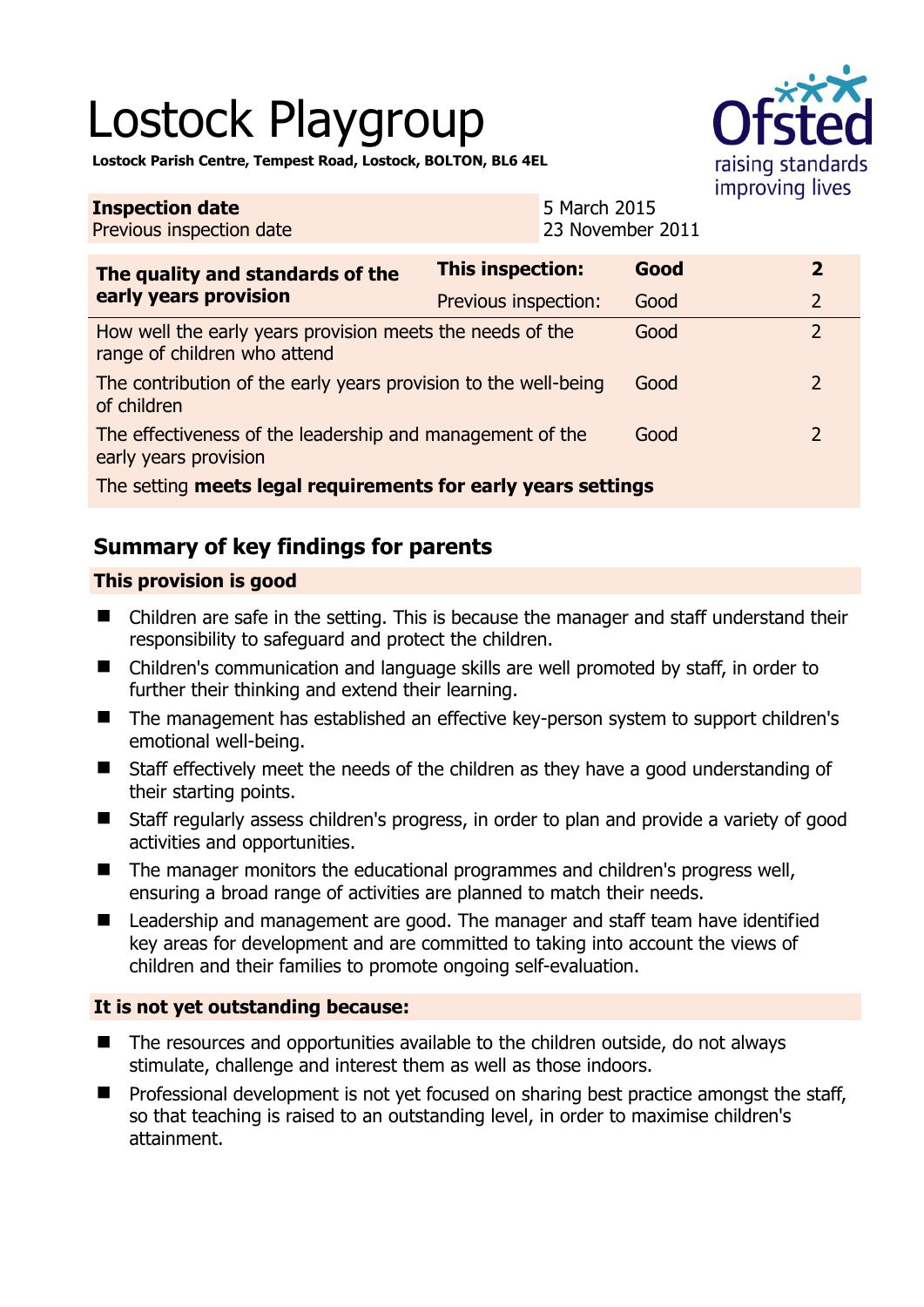# **What the setting needs to do to improve further**

#### **To further improve the quality of the early years provision the provider should:**

- develop further the provision for outdoor play, so that children are able to continue to build on their interests and develop their play more fully
- develop further the monitoring arrangements of staff by embedding the system for sharing best practice, for example, peer observations, to raise teaching to an even higher level.

#### **Inspection activities**

- The inspector observed activities in the main play area and outdoors.
- The inspector spoke to staff and children at appropriate times during the inspection and held a meeting with the manager.
- $\blacksquare$  The inspector carried out a joint observation with the manager.
- The inspector looked at children's records, planning documentation, evidence of staff suitability, policies, procedures and a range of other documentation.
- The inspector took account of the views of parents spoken to on the day of the inspection.

#### **Inspector**

Denise Farrington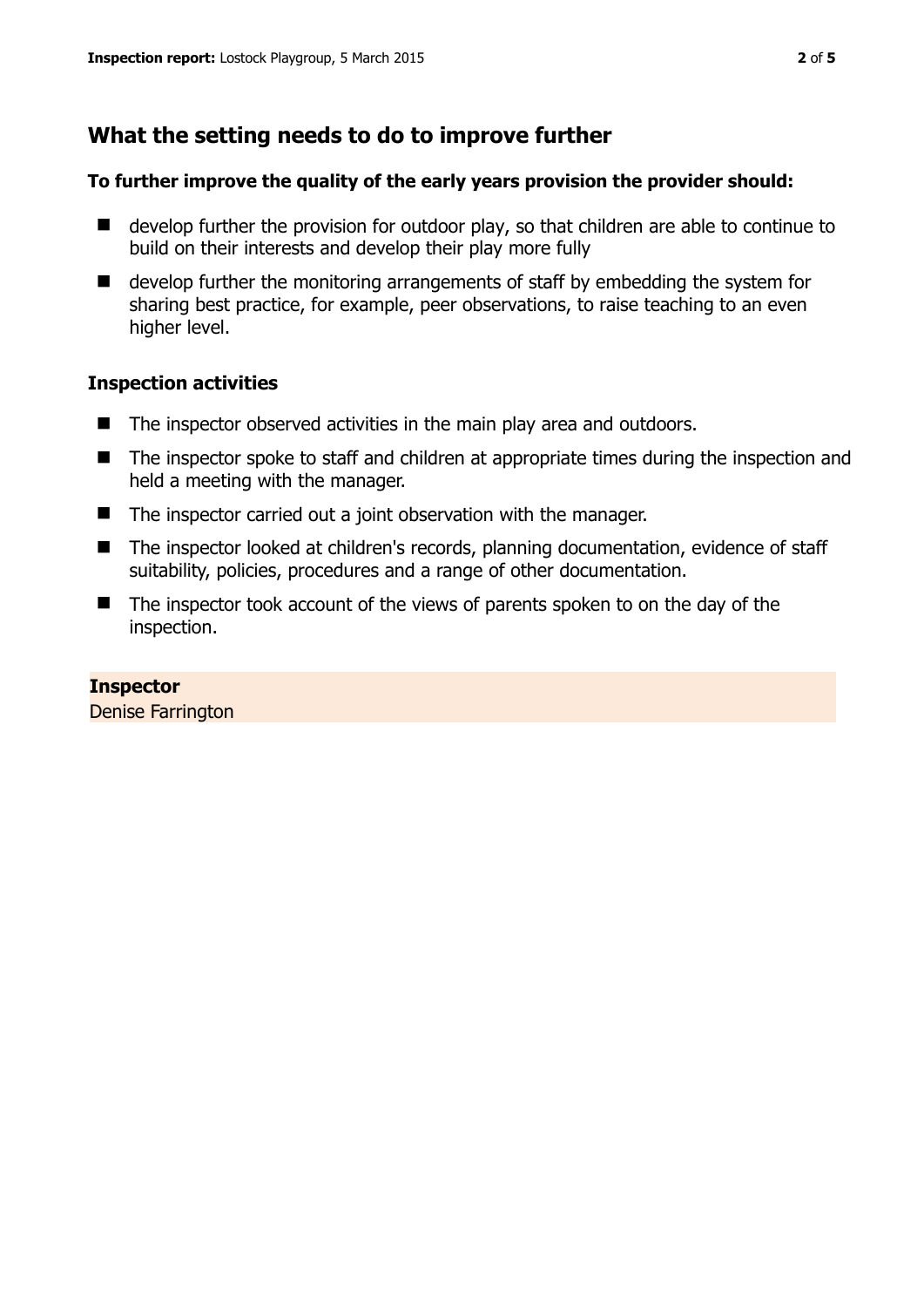## **Inspection findings**

#### **How well the early years provision meets the needs of the range of children who attend. This is good**

The quality of teaching is good. Staff understand how to teach and extend the children's learning and development. As a result, all children make good progress. Staff plan engaging activities using their knowledge of children's interests and awareness of the next steps in their development. Consequently, children are enthusiastic about their learning. Children's progress is accurately assessed and any gaps in their learning is quickly identified, so that additional support may be implemented. Staff are skilled in nurturing and supporting younger children. Routines and activities, such as letters and sounds, ensure that older children are prepared well for school. Staff allow children time to develop their own ideas but are always nearby to support their learning. For example, children of all ages enjoy investigating how to get the dinosaurs out of the ice cubes. However, opportunities outdoors have not yet been fully maximised to provide children with the same level of stimulating and challenging activities, which they enjoy indoors.

#### **The contribution of the early years provision to the well-being of children is good**

Children are well cared for and safe as staff have a good knowledge of child protection and protect their welfare. Parents are very happy with the care given to their child. Staff support children to feel secure and comfortable with routines and to form close relationships with their key person. As a result, children confidently explore the environment, investigating and testing out their ideas. Staff support the children to manage their own risks effectively, for example, when descending the exterior staircase for outdoor play, staff remind children of what they need to do to stay safe. There are good hygiene and self-care practices in place. Children are encouraged to be independent in their self-care, which builds their confidence and self-esteem.

#### **The effectiveness of the leadership and management of the early years provision is good**

The manager effectively monitors and evaluates the educational programmes provided. The manager carries out regular staff supervision and observations on the quality of teaching, which supports them in their role. All staff are given good support and encouragement to develop their professional knowledge through training. However, opportunities for staff to observe and learn from each other, in order to develop already good practice, have yet to be fully explored. Recruitment procedures are robust and all staff undergo appropriate checks to ensure they are suitable to work with children. New staff benefit from a full induction and additional support, which ensures they are quickly aware of routines, policies and procedures. Parents benefit from regular opportunities to meet with staff to discuss their child's progress and ways to support their learning at home. The manager has developed effective self-evaluation procedures.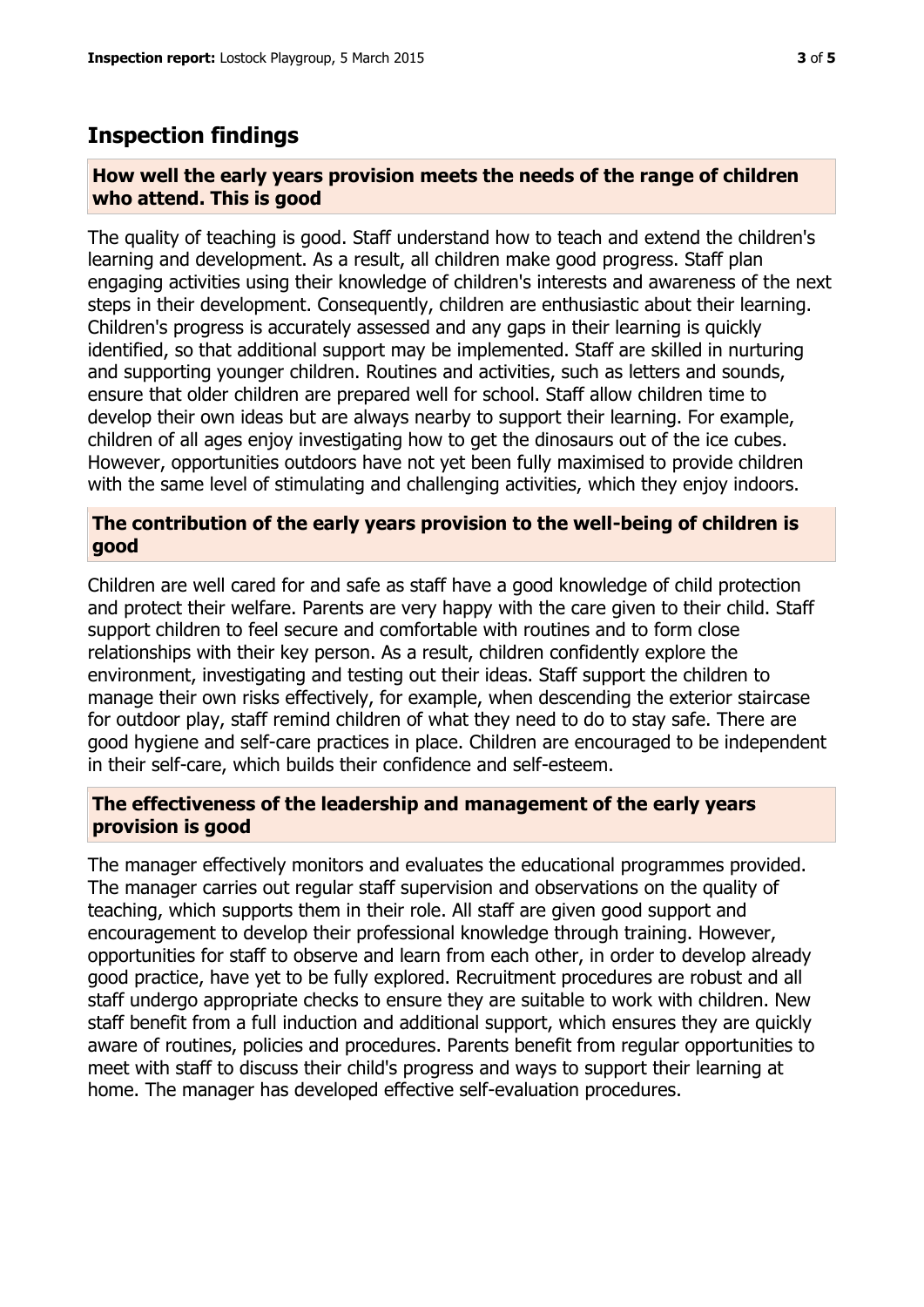## **Setting details**

| Unique reference number       | EY415290                 |  |
|-------------------------------|--------------------------|--|
| <b>Local authority</b>        | <b>Bolton</b>            |  |
| <b>Inspection number</b>      | 851597                   |  |
| <b>Type of provision</b>      |                          |  |
| <b>Registration category</b>  | Childcare - Non-Domestic |  |
| Age range of children         | $0 - 5$                  |  |
| <b>Total number of places</b> | 30                       |  |
| Number of children on roll    | 46                       |  |
| <b>Name of provider</b>       | Suzanne Janet Hogan      |  |
| Date of previous inspection   | 23 November 2011         |  |
| <b>Telephone number</b>       | 07969488712              |  |

Lostock Playgroup was registered in 2010. The nursery employs six members of childcare staff. Of these, three hold appropriate early years qualifications at level 3, one at a level 2 and two with Qualified Teacher Status. The nursery opens from Monday to Friday term time only. Sessions are from 8.45am until 4pm. The nursery provides funded early education for two-, three- and four-year-old children.

This inspection was carried out by Ofsted under sections 49 and 50 of the Childcare Act 2006 on the quality and standards of provision that is registered on the Early Years Register. The registered person must ensure that this provision complies with the statutory framework for children's learning, development and care, known as the Early Years Foundation Stage.

Any complaints about the inspection or the report should be made following the procedures set out in the guidance 'Complaints procedure: raising concerns and making complaints about Ofsted', which is available from Ofsted's website: www.gov.uk/government/organisations/ofsted. If you would like Ofsted to send you a copy of the guidance, please telephone 0300 123 4234, or email enquiries@ofsted.gov.uk.